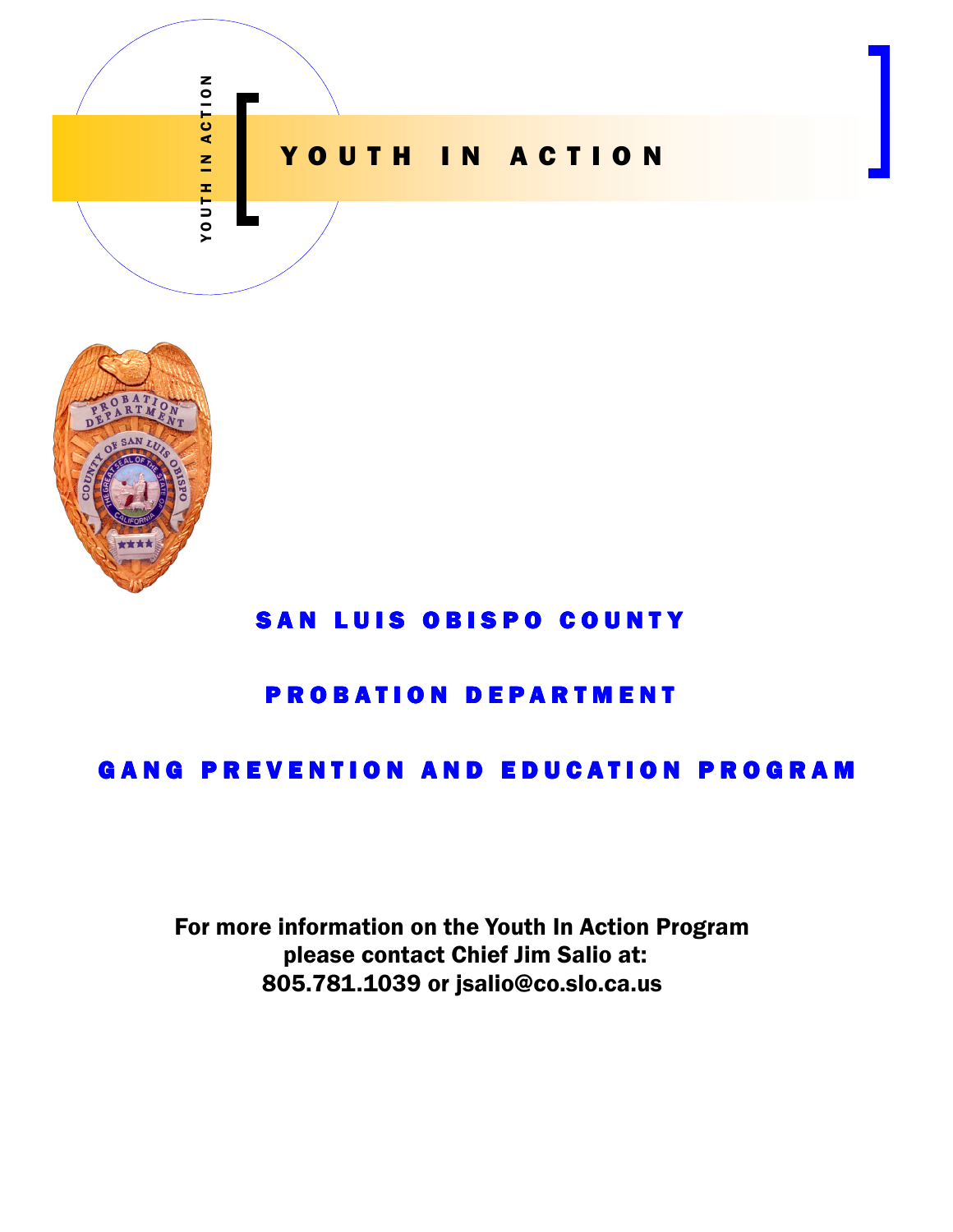### SAN LUIS OBISPO COUNTY PROBATION T M E N T GANG PREVENTION AND EDUCATION P R O G R A M

#### **MISSION STATEMENT**

To provide at-risk youth of South San Luis Obispo County with a comprehensive, evidence based curriculum that will seek to reduce gang violence and activity through education, awareness, family and community engagement.

#### P R O G R A M O V E R V I E W

Y O T J O N A C T J O N

YOUTH IN ACTION

 The San Luis Obispo County Probation Department's "Youth in Action" program will focus on youth between the ages of 10-14 years-old who demonstrate themselves to be at-risk for membership or association with a criminal street gang. The program will provide youth with an intense 18-week school-based intervention and education curriculum where students will engage in bi-weekly sessions focused on consequences of gang involvement, drug and alcohol abuse, and the role of violence in our community. The curriculum will explore the dynamics behind gang membership and affiliation, challenge the myths behind gang culture, and teach youth viable alternatives to the gang lifestyle. Participants will learn cognitive behavioral strategies to reduce violence through effective communication, conflict resolution, refusal and critical thinking skills. Students will be provided with opportunities to practice these techniques and will be encouraged to use these skills to remain safe in school and in the community. The students who participate in this program will be asked to honor their commitment to participate in the program for one school semester.

 Participants will be presented with opportunities to develop leadership skills in and out of the classroom so they may become advocates of non-violence and gang prevention in their home, community and school. Youth will attend presentations from local law enforcement, probation, the District Attorney's Office and victims of gang violence. Participants will meet with community members and leaders from similar social and ethnic backgrounds. They will be exposed to positive role models in the community and/or through study. Finally, students will explore their own potential to create change in their community by participating in a service project.

 To further engage and educate the community about gang violence and lifestyle parents/guardians will be encouraged to participate in selected workshops in which gang identification and access to community resources are the focus.

#### **TARGET SITES:**

The program will serve 60 students attending Oceano and Nipomo Elementary Schools and Mesa and Judkins Middle Schools.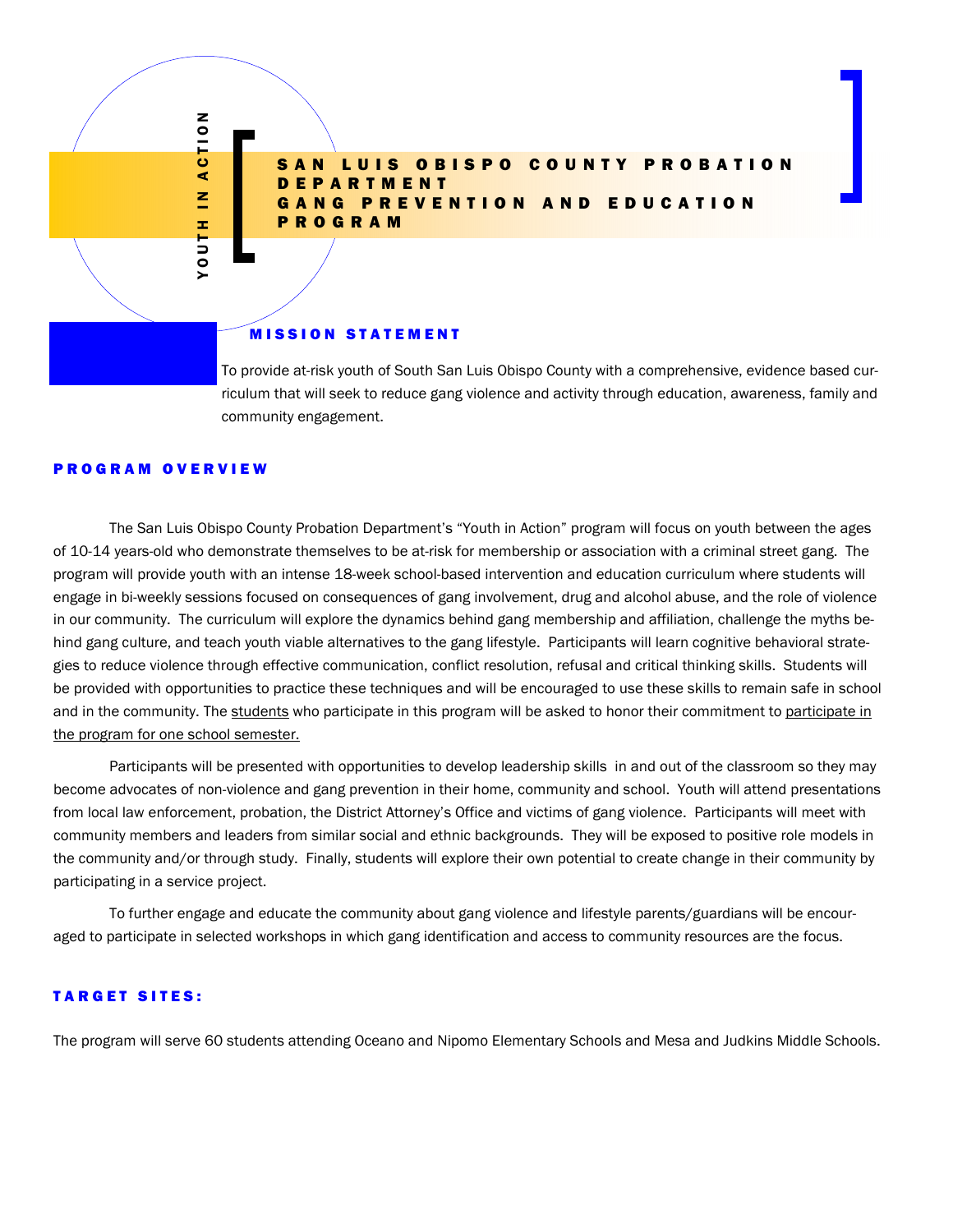### CURRICULUM GOALS AND OBJECTIVES:

I. ACKNOWLEDGEMENT AND PURPOSE:

- Welcome and Purpose of group.
- II. RESPONDING TO VIOLENCE AT SCHOOL AND IN THE COMMUNITY:
	- Participants will deconstruct and debunk the myths of gang culture and violence.
	- Participants will learn to face bullying effectively and identify safe places within their community.
	- Students will learn to deals with these stressors effectively.
- III. INTERPERSONAL SKILLS TRAINING:
	- The program will promote positive values for healthier lifestyle choices.
	- The program will advocate healthy behaviors relative to drug and alcohol avoidance, relationship, nutrition and physical fitness.
	- Participants will learn about the risks associated with drug and alcohol use.
	- Participants will learn refusal strategies to effectively confront negative peer pressure.
	- Participants will learn conflict resolution strategies to deal with conflict effectively.
	- Participants will learn to communicate and express emotions effectively and appropriately.
	- Learn effective anger management strategies.
	- Participants will explore goal-setting strategies.
	- Participants will learn take responsibility for their own actions.
	- Participants will identify peaceful alternatives to violence.
	- Participants will introduce peace-building concepts within the targeted communities.
- IV. MEDIA LITERACY:
	- Participants will learn to critically examine images of gang and delinquent lifestyles projected in mainstream films, music, and popular culture.
	- Participant will explore media of violence and how these images might influence media consumers.
	- Students will explore the media representations of young men of color.

#### V. LEADERSHIP IN THE COMMUNITY:

- Participants will meet local leaders who share a similar background and have contributed to the good of the community.
- Participants will study and understand the lives of men and women of color who created history through the use of nonviolence.
- Students will participate in community service projects.
- VI. PARENT FORUMS:
	- Parents will learn about the societal costs and harm brought on by gang violence in communities.

• Participants will learn from victims of gang violence and from former gang members about how their lives have been impacted by gang violence.

• Parents will learn about the legal consequences of criminal gang involvement through discussions and interaction with Probation, Law Enforcement, The District Attorney's Office and other Community Based Organizations working with at-risk youth.